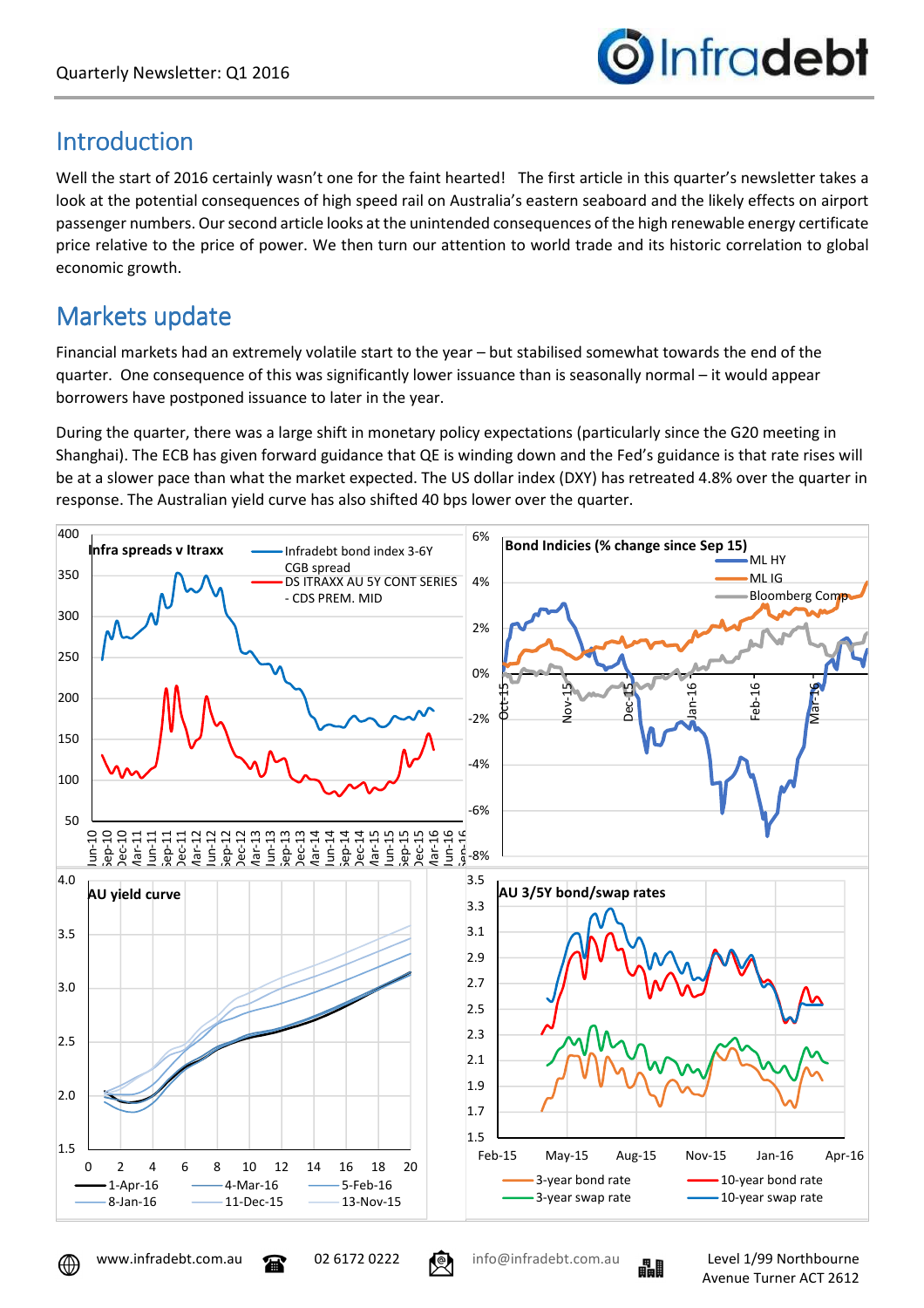

#### New issuance and refinancing

The table below provides a list of publicly available deals.

| Date     | <b>Borrower</b>                   | Instrument | Size (m)          | Term<br>(Yrs)  | Curr.                      | Pricing    |
|----------|-----------------------------------|------------|-------------------|----------------|----------------------------|------------|
| December | Jemena                            | Loan       | 600/600           | 4/5            | <b>AUD</b>                 |            |
| January  | Pacific Hydro                     | Loan       | 1,042/990/<br>760 | $\mathbf{1}$   | AUD/USD<br>7<br><b>USD</b> |            |
| February | LEAP <sub>2</sub>                 | Loan       | 100/514/12<br>5   | 5/10/15        | <b>AUD</b>                 |            |
| February | Victoria Power<br><b>Networks</b> | Loan       | 250/350/10<br>0   | 3/4/5          | <b>AUD</b>                 |            |
| March    | Ausnet                            | Hybrid     | 200               | 60             | SGD                        | 5.50%      |
| March    | Ausnet                            | Hybrid     | 375               | 60             | <b>USD</b>                 | 5.75%      |
| March    | Ausnet                            | Bond       | 875               | 12             | <b>HKD</b>                 | 2.62%      |
| March    | Westconnex                        | Loan       | 1500              | $\overline{7}$ | <b>AUD</b>                 | 175 (cons) |
| March    | <b>United Energy</b>              | Loan       | 200/200           | 3/5            | <b>AUD</b>                 |            |
| March    | Port Hedland<br>Airport           | Loan       | 100               | 5              | <b>AUD</b>                 |            |

#### Equity and other news

- Asciano's board has recommended the formal joint takeover bid of \$9.28 per share from the Brookfield and Qube consortiums subject to approvals.
- Transurban Queensland Finance was marketing EUR500m of 8-year bonds, with guidance at MS +170-175. The deal has been postponed amid market volatility.
- China's State Power Investment Corp has purchased 107MW Taralga wind farm for A\$300m from Banco Santander.
- The ACT Government announced the 260MW Sapphire wind farm as the second winner of Wind Auction 2. The bid was for 100MW at \$89.1/MWh nominal for 20 years. The wind farm is to be developed by CWP Renewables. At the same time as the announcement of the outcome of the auction, it was separately announced that Wind Energy Holdings, a Thai company, will also purchase 50% of CWP's Australian business including its development pipeline.
- DUET acquired the remaining 20% stake in the Dampier to Bunbury Natural Gas Pipeline from Alcoa for \$200 million. The acquisition will be financed via a capital raising by way of a placement and non-underwritten stapled security purchase plan.
- The AusGrid AER determination has been overturned by the Tribunal, this should give rise to increased revenue over the regulatory period. In other news relating to NSW Poles and Wires and AusGrid, bid competition would appear to be weaker relative to Transgrid, three consortiums are understood to have submitted indicative bids (two still remaining) with final bids due mid-year.





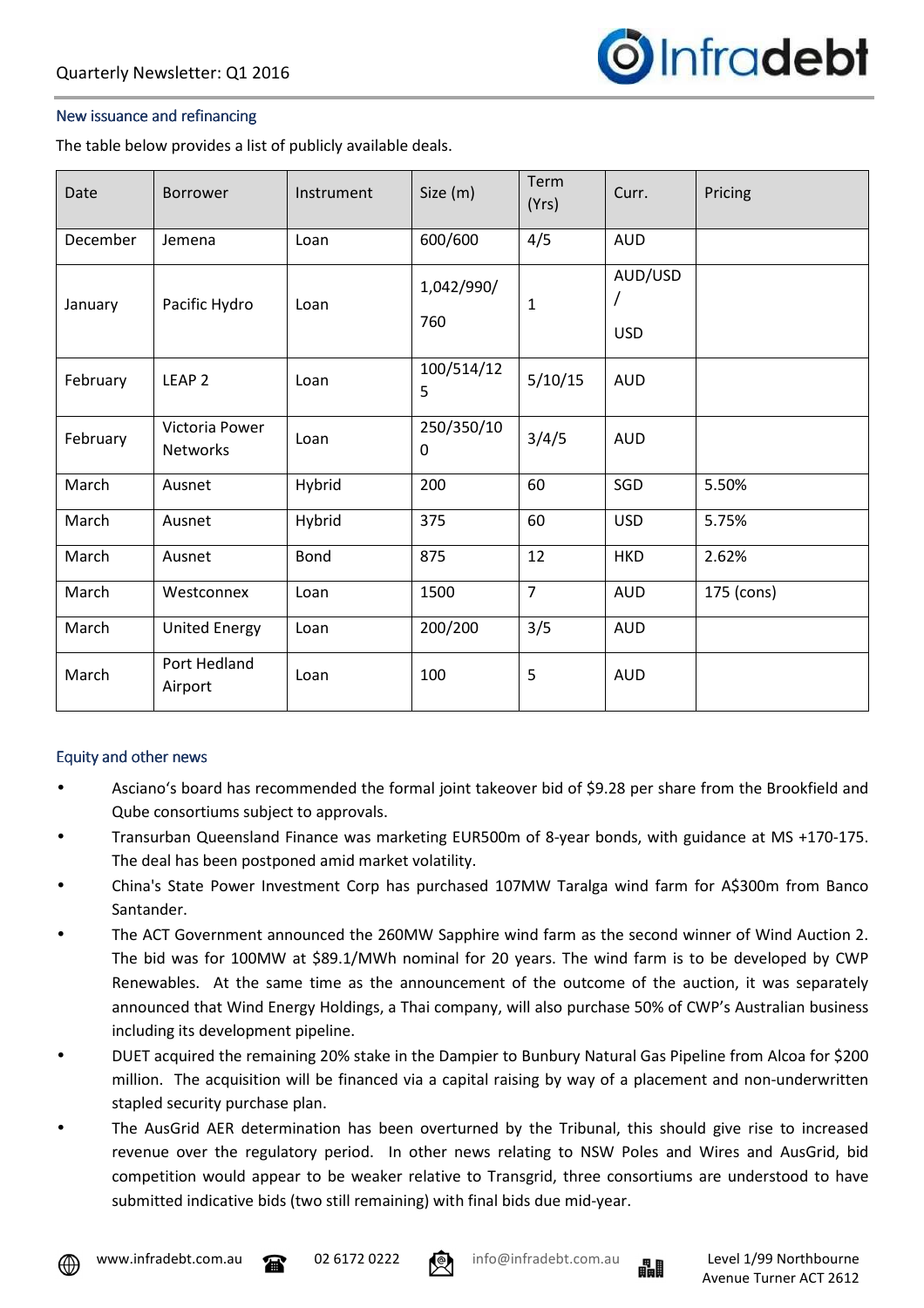

- APA Group said they will fund the remainder of their Diamantina stake purchase with existing cash and debt, with the funding requirement expected to be about A\$550m. APA sees FY16 EBITDA between A\$1.3-1.335b, and FY16 distribution guidance as unchanged. Their net interest cost though will fall towards the upper end of the range. Moody's commented the purchase is credit negative for APA, but their Baa2 issuer rating is unaffected.
- Sydney Airport reported February traffic total up 10%, with domestic and international passengers up 8.5% and 12.7% yoy respectively.

## High Speed Rail and Airports:

#### Possible Election X Factor for Infrastructure Investors

While it is a little late in the year for making forecasts and predictions – we at Infradebt thought we might float a potential "X factor" for Australian infrastructure investors. While most investors are focused on the potential implications of a hard landing in China, fallout from the end of the mining boom, or the potential impact of a rise in long-term interest rates – we wanted to float a risk that perhaps isn't in the forefront of investors' minds.

What if Malcom Turnbull announced a plan for the Commonwealth to fund the construction of high speed rail from Melbourne to Brisbane? At the outset, before we even mention the risk, let us say this is not our base case … but it is possible. What would it mean if it did happen?

Such a project would deliver a massive jobs boost over its entire route, not to mention significant development in a number of regional centres. A narrative could be constructed around addressing the inevitable congestion that arises from a disproportionate share of Australia's population growth occurring in Sydney and Melbourne. It would make regional towns all along the route potential satellite cities to the big state capitals.

The project of course isn't financially viable – but that is why Commonwealth help is needed and is consistent with the precedent set by the NBN.

But what would it mean for infrastructure investors? The routes between Sydney, Melbourne and Brisbane are three of the most travelled airline routes in the world. These routes account for just under 30% of all domestic airline travel in Australia!







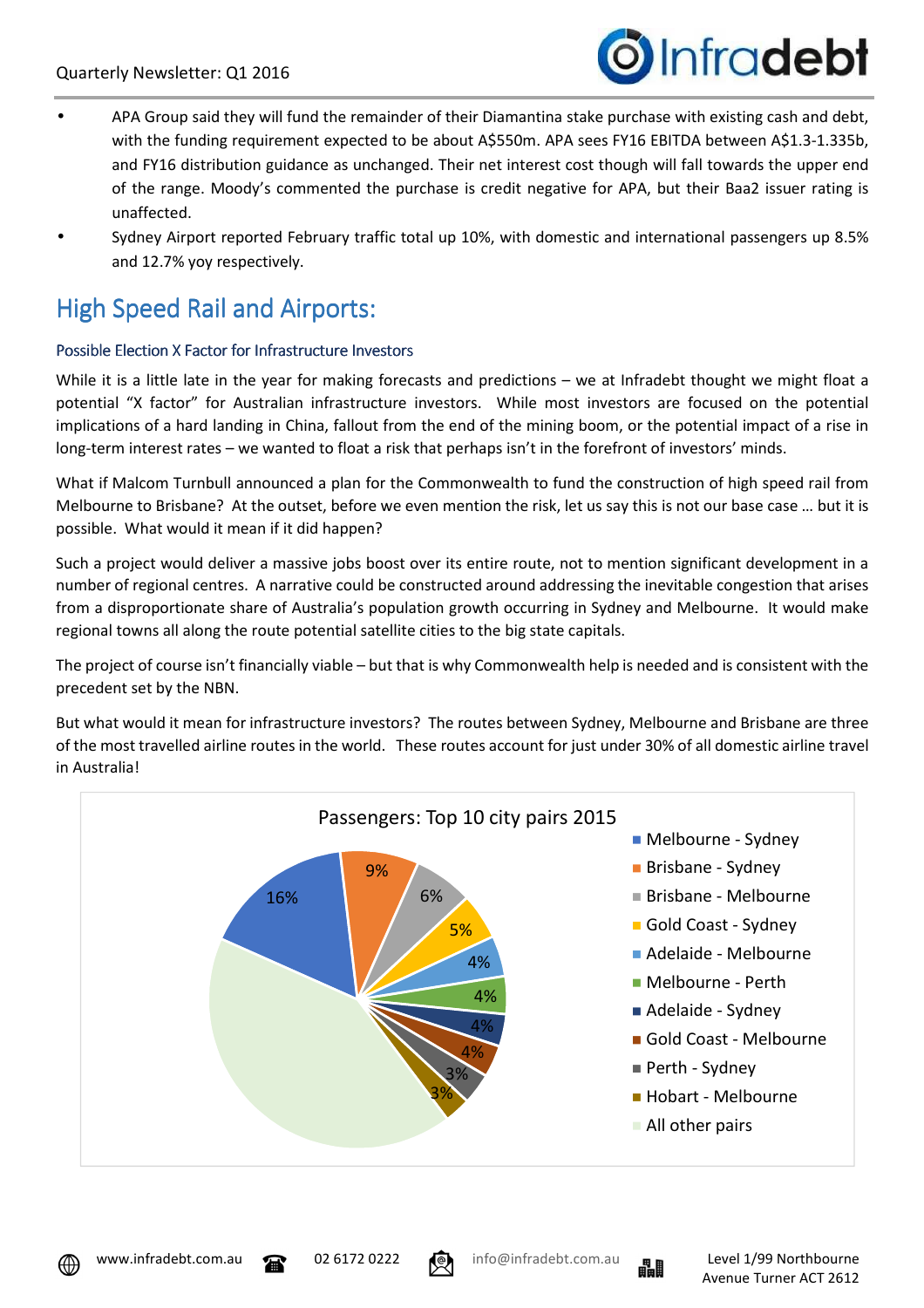

A very fast train would be expected to result in a significant fall in airline travel along these routes. While the train wouldn't be quite as fast as a plane – on a door to door basis (i.e. taking into account reduced waiting time at the airport or travel to and from the airport) – the offer would be compelling.

The table below shows the percentage of domestic passengers and aeronautical revenue attributable to Melbourne-Sydney-Brisbane triangle routes. While the affected routes represent over half of domestic passengers – it is important to remember that domestic passengers attract materially lower revenue than international passengers – and aeronautical revenue is only around a third of total revenue. Thus, the overall impact would be much smaller.

|                  | % Domestic Passengers | % Aeronautical revenue |
|------------------|-----------------------|------------------------|
| Sydney           | 56%                   | 27%                    |
| <b>Melbourne</b> | 54%                   | 29%                    |
| <b>Brisbane</b>  | 52%                   | 25%                    |
| Canberra*        | 94%                   | 94%                    |

\*Under 20% of Canberra Airport revenue is related to aeronautical revenue.

The implications of this are most serious for equity investors. For debt investors, there would be a significant period before a train could be built and that would provide ample opportunity for airports to de-lever in advance.

Perversely the greatest casualty could be Badgerys creek – which Tony Abbott selected as the site for Sydney's second airport in 2014. After all, would we really need a second Sydney airport, if high speed rail freed up capacity at Sydney's Kingsford Smith Airport?

Interesting thoughts – but to repeat our disclaimer – not our base case, but possible.

# When power becomes a worthless by-product – peculiar incentives from the Renewable Energy Target

Now I have got your attention with some "click bait" – sorry – I would like to raise some potentially odd outcomes from the current policy settings for renewable electricity. Renewable power stations (i.e. wind or solar farms) earn their returns through two revenue streams:

- the electricity they produce, the so called black power, which is valued/traded the same as any other electricity (including power from conventional generation sources); and
- the sale of large scale generation certificates (LGCs) the so called green revenue. Under the Renewable Energy Target (RET) legalisation retailers are required to surrender a certain number of LGCs for each MWh of power they sell to end-users. This creates demand from retailers to buy LGCs from renewable generators.

The last year has seen wind power generation costs fall and the value of LGCs soar. It has now reached the point where the long-run production costs of wind are approximately equal to LGC prices. For example, Hornsdale windfarm just entered into a 20 year contract for difference with the ACT Government at \$77 (fixed nominal). This almost exactly matches the current spot price (\$74.50) and futures prices a dollar or so higher each year out to 2020 – where the futures price is \$82.50.

This means a windfarm could hypothetically cover its costs (including a return of capital) from just the sale of LGCs with no reliance on the black power revenue.

That is, electricity would be a worthless by-product!

This is an odd outcome – and it is hard to think it makes economic or environmental sense. In my view it is a symptom of a sub-optimal set of regulatory arrangements.

A few observations:







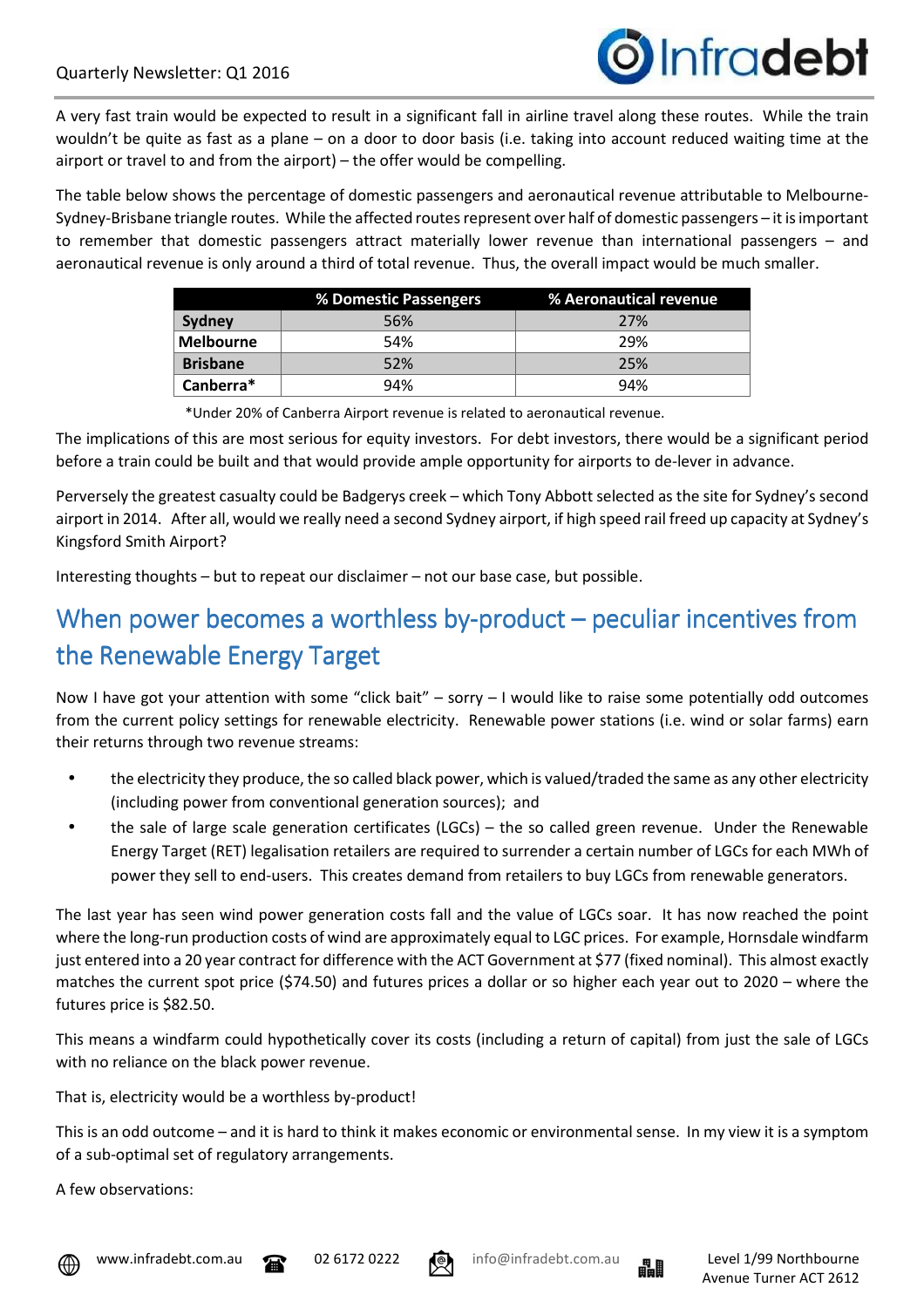

- It is likely that a portion of the current spike in LGC prices reflects a short-term squeeze between the ramp up of RET requirements and the dearth of new renewable development during the Abbott government. That is, the long-term LGC price (say over 20 years) is lower than the current spot price or the futures price over the next 4-5 years. While this may be the case – maybe the long-term price is only \$60 or so (and there haven't been many long-term LGC offtakes from retailers at the moment). However, it is undeniably the case that the vast majority of the levelised cost of recent wind developments is being delivered by the LGCs produced, not the electricity generated. This has important implications – it means that projects are being selected on the basis of maximising generation rather than maximising the value of the power generated (for example, by optimising the location of generation or the time of supply).
- The RET arrangements, and increased wind generation in particular, have seen an increase in the number of periods with negative pool prices. That is, points in time where generators pay for the right to produce electricity. Historically, these periods had been quite unusual and had generally arisen due to fluctuations in demand not being able to be easily met by the ramp-up/down capacities of coal fired generation. For example, you might have a situation where demand is expected to peak, with coal fired plants ramping up production to meet this peak and, in the short run, this creates an excess supply of electricity that drives the price negative. In these circumstances negative prices could occur, but they tend to be modest, rare and brief. For example, in South Australia, between 2005-07 and 2007-08 there were an average of four negative trading intervals per year. By contrast, between 2008 09 to 2012-13, when installed wind capacity had more than tripled from circa 400 MW to circa 1200 MW, the number of negative price events averaged around 100 per year. These events typically occur in the middle of the night when demand is low, which is also when most wind generation is at its maximum. Why would a producer keep producing when prices are negative? Wind farms can be incentivised to keep producing even when prices are negative, because if they don't, they miss out on the LGC revenue.

The RET was initially intended as a stepping stone on the path to a carbon price. It works OK when renewables are a small share of total generation. However, it is the wrong policy for decarbonising the electricity system. The RET rewards cheap renewable generation. However, it doesn't distinguish when, or where, that renewable generation occurs. What we need is a system that rewards the delivery of the electricity consumers and businesses need without the carbon pollution. While this sounds similar – the outcome is very different.

While participants need to work within the rules set by government – we would encourage participants to recognise that rules can change and one of the catalysts for change can be perverse outcomes.

## Peak trade?

This month the IMF has warned that the world is facing the growing risk of economic derailment with the worst monthly collapse in Chinese exports since 2009. In February 2016, China's exports fell 25.4% from February a year earlier.

Historically, outside of recessions, trade volumes have tended to rise significantly faster than GDP (see below). The orthodox view of port investment has been that trade volumes will grow at a significant multiple of real GDP growth (typically a 1.5 – 2x multiple is adopted). Since the GFC, ports have been hit with a double whammy of poor GDP growth and low trade elasticity. The trade elasticity is the multiple between current GDP growth and trade volume growth.

|             | rate  | Trade volume growth Real GDP growth rate Trade/GDP growth | multiple<br>"Trade Elasticity" |
|-------------|-------|-----------------------------------------------------------|--------------------------------|
| 1965 - 1970 | 9.29% | 4.95%                                                     | 1.88                           |
| 1970 - 1975 | 4.81% | 3.34%                                                     | 1.44                           |







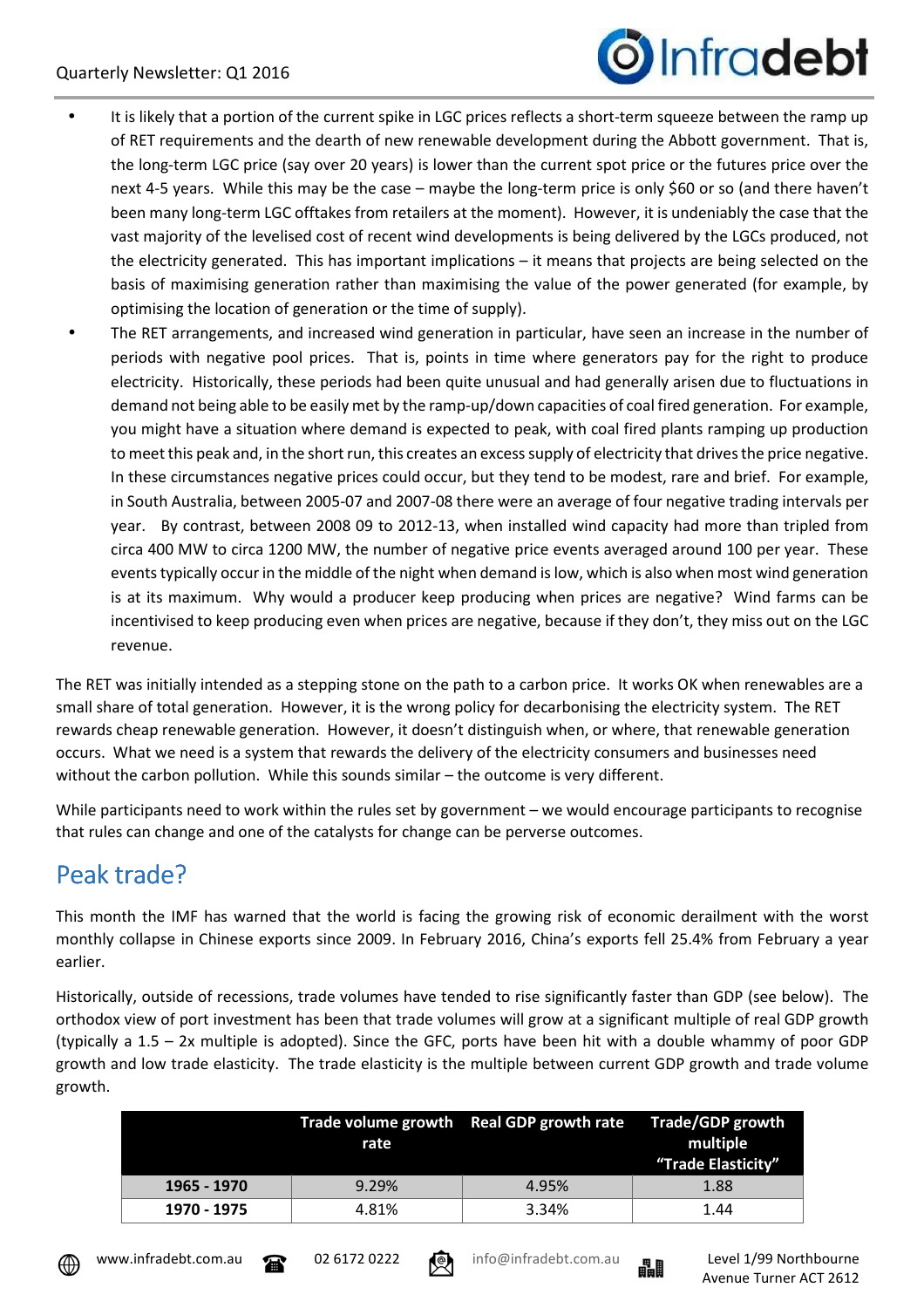

| 1975 - 1980 | 5.98% | 3.63% | 1.65 |
|-------------|-------|-------|------|
| 1980 - 1985 | 2.97% | 2.85% | 1.04 |
| 1985 - 1990 | 6.22% | 3.52% | 1.77 |
| 1990 - 1995 | 6.34% | 3.25% | 1.95 |
| 1995 - 2000 | 7.66% | 3.85% | 1.99 |
| 2000 - 2005 | 5.65% | 3.76% | 1.50 |
| 2005 - 2010 | 4.20% | 3.72% | 1.13 |
| 2010 - 2015 | 3.79% | 3.35% | 1.13 |

Why has trade elasticity contracted? Is it structural or cyclical?

Our view is that structural factors are important drivers of the recent weak trade growth. In particular, trade elasticity was previously inflated by a number of 'one offs', which boosted trade volumes, and are unlikely to repeat themselves over the next decade. For example:

- containerisation and associated fall in shipping costs;
- the broad-based reduction in global trade barriers since the 1970s;
- the opening up of China, which culminated in it joining the WTO in 2001; and
- the proliferation of globally integrated supply chains which has seen the emergence of Asia, and emerging markets more generally, as manufacturing centres.

In addition, looking ahead, China's transition from an export and investment driven growth model (both of which tend to be very trade intensive) to a growth model more focused on domestic consumption (particularly of services) is likely to dampen trade growth.

Against this, the current composition of growth is quite unusual, with consumption and investment relatively weak on a global basis and government expenditure relatively strong. Given that government expenditure tends to be less trade intensive – this is one cyclical explanation of the current weakness in trade.

While some would hope that recent sluggish trade performance is more cyclical than structural, our view is there are legitimate reasons to be less sanguine and have an expectation of lower volume growth over the next decade than was enjoyed during the boom-time for trade of the late 1990s and early 2000s.

### Contact Us

We're always happy to chat (and learn new things!) if you want to know more, contribute more on a particular topic, or wish to discuss any of the above topics in greater detail feel free to drop us a line. Also, please don't hesitate to send us ideas for future articles.